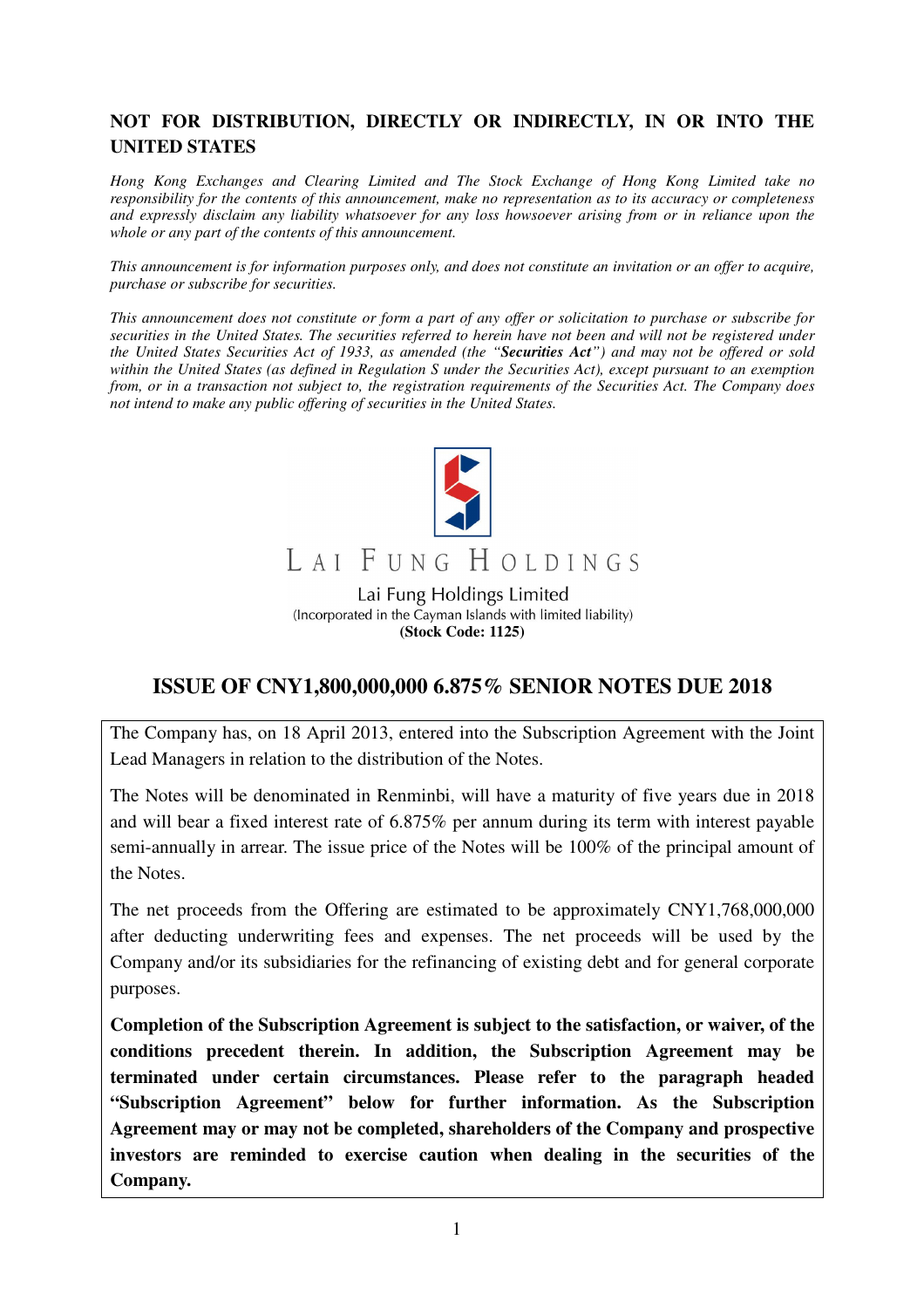The Board is pleased to announce that the Company has, on 18 April 2013, entered into the Subscription Agreement with the Joint Lead Managers in relation to the distribution of the Notes. Subject to completion of the Subscription Agreement on the Closing Date, the Company will issue the Notes in the aggregate principal amount of CNY1,800,000,000. The Notes will be denominated in Renminbi, will have a maturity of five years due in 2018 and will bear a fixed interest rate of 6.875% per annum during its term with interest payable semiannually in arrear. The issue price of the Notes will be 100% of the principal amount of the Notes.

Application will be made to the Stock Exchange for the listing of, and the permission to deal in, the Notes by way of debt issues to professional investors only, and such permission is expected to become effective on or about 26 April 2013.

### **SUBSCRIPTION AGREEMENT**

Pursuant to the Subscription Agreement, upon the satisfaction of certain conditions, the Joint Lead Managers have severally (and not jointly) agreed to subscribe and pay for, or to procure subscribers to subscribe and pay for, the Notes in an aggregate principal amount of CNY1,800,000,000.

The Notes have not been and will not be registered under the Securities Act and may not be offered or sold within the United States except pursuant to an exemption from, or in a transaction not subject to, the registration requirements of the Securities Act.

#### **Conditions to completion of the Subscription Agreement**

The obligations of the Joint Lead Managers to subscribe and pay for the Notes (or to procure subscribers to subscribe and pay for the Notes) are conditional upon, among other things:

- (a) the Company procuring certain legal opinions, auditors' comfort letters and other relevant documents to be delivered to the Joint Lead Managers;
- (b) the execution and delivery (on or before the Closing Date) of the Issue Documents by the respective parties; and
- (c) the Stock Exchange having agreed, subject to any conditions reasonably satisfactory to the Joint Lead Managers, to list the Notes.

The Joint Lead Managers may, at their discretion and upon such terms as they think fit, waive satisfaction of any of the conditions precedent as stated in the Subscription Agreement.

#### **Termination of the Subscription Agreement**

The Joint Lead Managers may, by notice to the Company given at any time prior to the Closing Date, terminate the Subscription Agreement upon the occurrence of, among other things, certain circumstances summarised as follows:

(a) any of the representations and warranties by the Company contained in the Subscription Agreement is breached or rendered untrue or incorrect in any respect;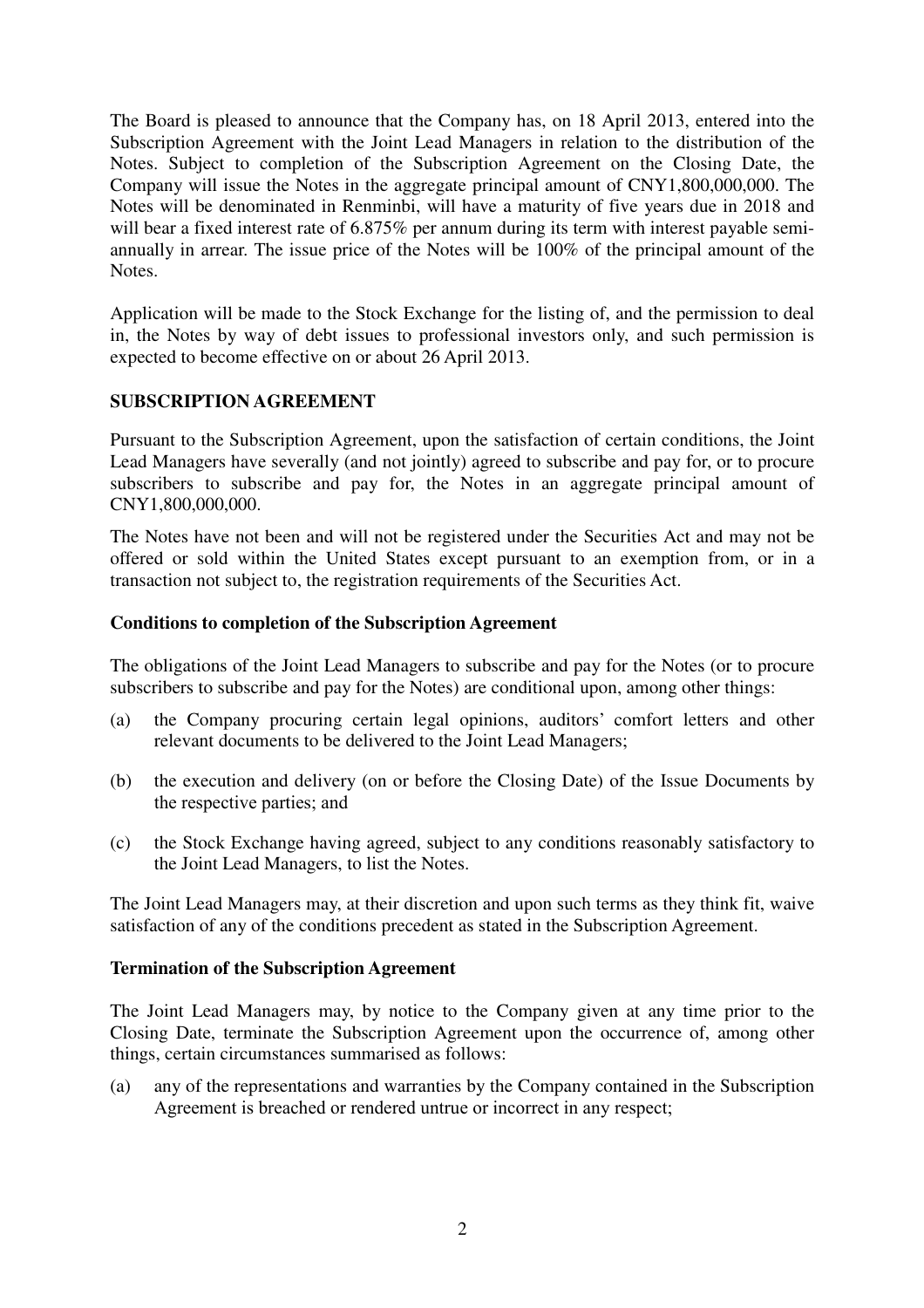- (b) the Company fails to perform any of their respective obligations in the Subscription Agreement;
- (c) any of the conditions precedent contained in the Subscription Agreement is not satisfied or waived by the Joint Lead Managers on the Closing Date; or
- (d) the occurrence of any event or series of events (including, but not limited to, the occurrence of any outbreak or escalation of hostilities, or any change in financial markets, currency exchange rates or controls or any calamity or crisis) which would, in the view of the Joint Lead Managers, make it impracticable or inadvisable to proceed with the Offering or distribution of the Notes as described in the Offering Circular.

The Subscription Agreement may also be terminated if any of the Joint Lead Managers fails to subscribe and make payment for a specified portion of the Notes agreed to be subscribed and paid for by such Joint Lead Manager (the "**Unsubscribed Notes**"), and if the other Joint Lead Managers do not subscribe and pay for all of the Unsubscribed Notes.

## **Use of proceeds**

The net proceeds from the Offering are estimated to be approximately CNY1,768,000,000 after deducting underwriting fees and expenses. The net proceeds will be used by the Company and/or its subsidiaries for the refinancing of existing debt and for general corporate purposes.

## **DEFINITIONS**

In this announcement, the following expressions shall have the following respective meanings unless the context requires otherwise:

| "Board"        | the board of directors of the Company                                                                                                                                                            |
|----------------|--------------------------------------------------------------------------------------------------------------------------------------------------------------------------------------------------|
| "Closing Date" | 25 April 2013, or such later date, as the Company and the<br>Joint Lead Managers may agree in writing                                                                                            |
| "CNY"          | Chinese yuan, Renminbi, the lawful currency of the PRC                                                                                                                                           |
| "Company"      | Lai Fung Holdings Limited, an exempted company<br>incorporated in the Cayman Islands with limited liability,<br>the issued shares of which are listed on the Main Board of<br>the Stock Exchange |
| "DBS"          | DBS Bank Ltd.                                                                                                                                                                                    |
| "Hong Kong"    | the Hong Kong Special Administrative Region of the PRC                                                                                                                                           |
| "HSBC"         | and Shanghai Banking Corporation<br>The Hongkong<br>Limited                                                                                                                                      |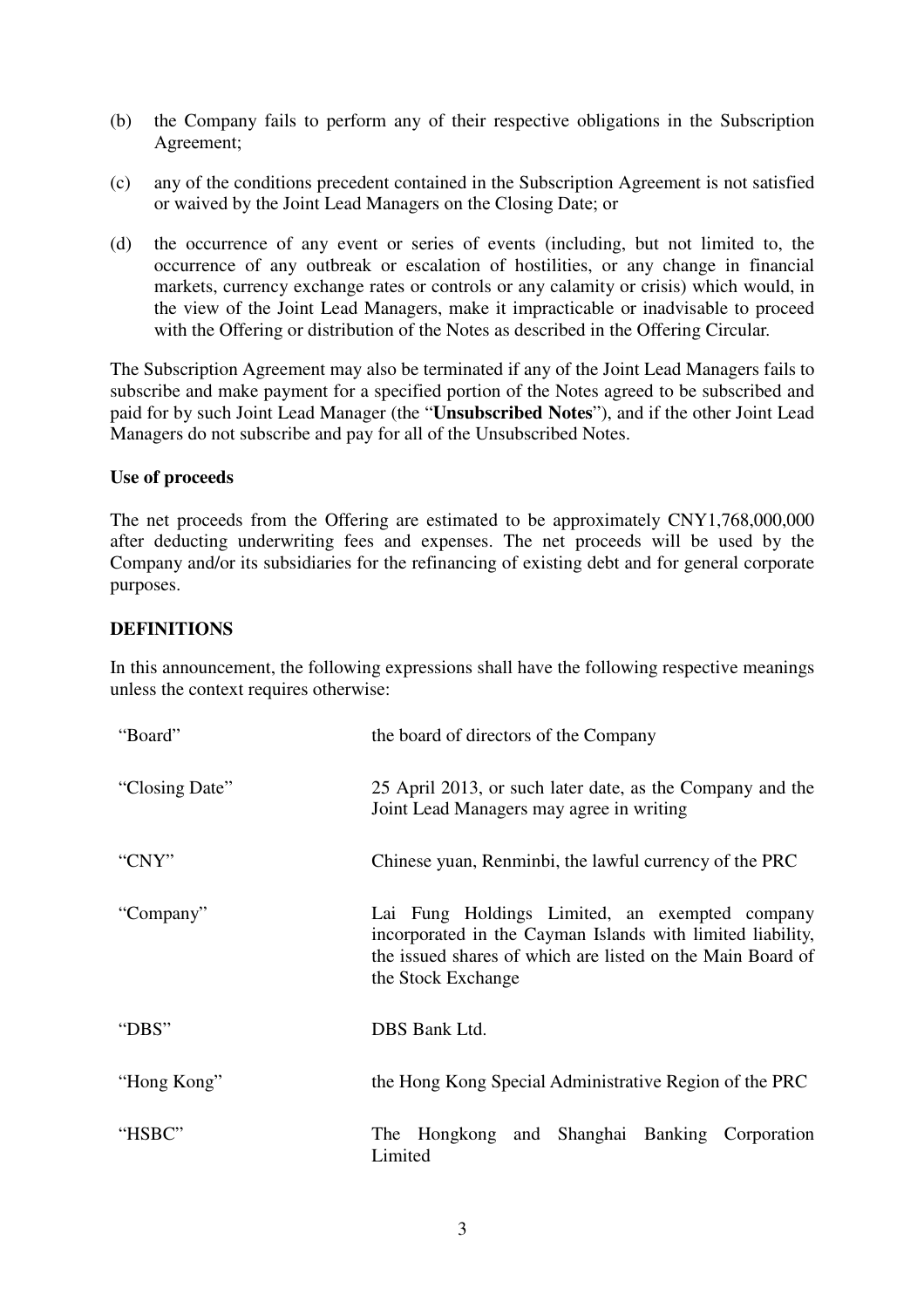| "Indenture"               | the indenture to be entered into among the Company, the<br>subsidiary guarantors named therein and DB Trustees<br>(Hong Kong) Limited as trustee relating to the Notes on or<br>around 25 April 2013                                                                                                                                                                                                                                                                                            |
|---------------------------|-------------------------------------------------------------------------------------------------------------------------------------------------------------------------------------------------------------------------------------------------------------------------------------------------------------------------------------------------------------------------------------------------------------------------------------------------------------------------------------------------|
| "Intercreditor Agreement" | the intercreditor agreement dated 28 March 2013 and<br>entered into among the Company, the subsidiary guarantor<br>pledgors named therein, DB Trustees (Hong Kong)<br>Limited, as collateral agent, Deutsche Bank AG, Hong<br>Kong Branch, as club facility agent under the HK\$2.5<br>billion offshore facility agreement dated 28 March 2013<br>among the Company, certain subsidiaries of the Company,<br>Deutsche Bank AG, Hong Kong Branch and the financial<br>institutions named therein |
| "Issue Documents"         | Agreement, the Indenture,<br>Subscription<br>the<br>the<br>Intercreditor Agreement, a letter of support from each of<br>Lai Sun Development Company Limited and eSun<br>Holdings Limited, and related security documents                                                                                                                                                                                                                                                                        |
| "Joint Lead Managers"     | DBS, HSBC and J.P. Morgan                                                                                                                                                                                                                                                                                                                                                                                                                                                                       |
| "J.P. Morgan"             | J.P. Morgan Securities (Asia Pacific) Limited                                                                                                                                                                                                                                                                                                                                                                                                                                                   |
| "Notes"                   | the $6.875\%$ senior notes due 2018 in the principal amount<br>of CNY1,800,000,000 to be issued by the Company                                                                                                                                                                                                                                                                                                                                                                                  |
| "Offering"                | the offering of the Notes                                                                                                                                                                                                                                                                                                                                                                                                                                                                       |
| "Offering Circular"       | the preliminary offering circular dated 15 April 2013 and<br>the final offering circular dated 18 April 2013 issued by the<br>Company in connection with the Offering                                                                                                                                                                                                                                                                                                                           |
| "PRC"                     | the People's Republic of China and for the purpose of this<br>announcement, excludes Hong Kong, Macau and Taiwan                                                                                                                                                                                                                                                                                                                                                                                |
| "Stock Exchange"          | The Stock Exchange of Hong Kong Limited                                                                                                                                                                                                                                                                                                                                                                                                                                                         |
| "Subscription Agreement"  | the subscription agreement dated 18 April 2013 and<br>into<br>among the<br>entered<br>Company,<br>the<br>subsidiary<br>guarantors named therein, DBS, HSBC and J.P. Morgan in<br>relation to the subscription of the Notes and the Offering                                                                                                                                                                                                                                                     |